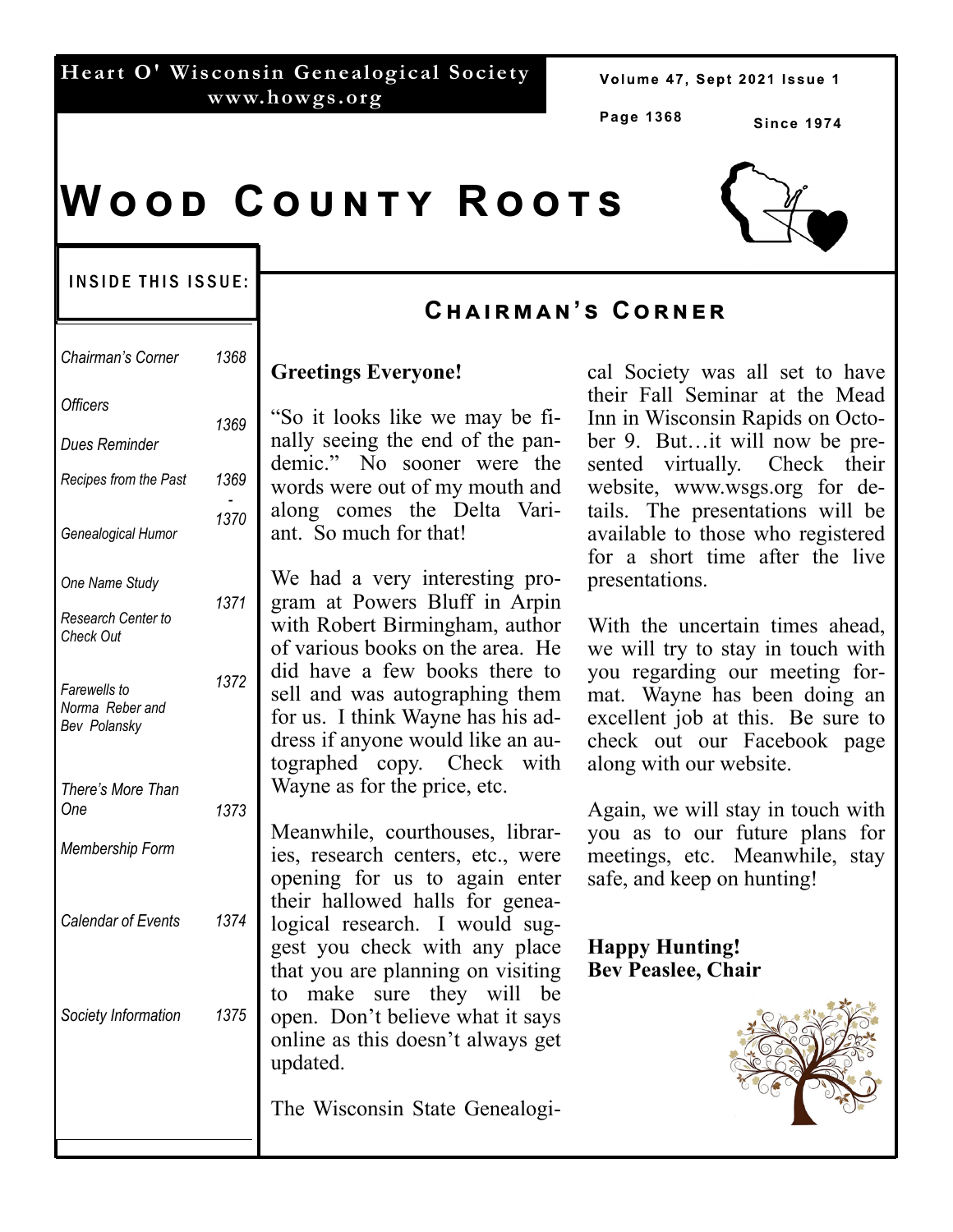# **Oඎඎඑඋඍකඛ**

 Officers were voted in at the end of last year to take us on into the new year. Please help the officers out in any way that you can. Our society is only as strong as its members.

Chairman: Bev Peaslee

Vice Chairman: Wayne Peters

Secretary: Sue Miller & Myra Sweet

Treasurer: Tina Krummel

Trustee: Mary Moss

# **Dues!**

 It's that time of year again—your annual dues are payable now. Our membership year runs from **August 1 through July 31.** 

 Check your newsletter label. The line above your name has the expiration date of your membership. There is a membership form on page 1357 of this newsletter. Please check with Tina, our treasurer, on the status of your membership.

# When I was searching for ideas for

articles for the newsletter I came across an article in Genealogy Bank called "Memories of My Grandma 'Baba'"by Jessica Edwards [https:// blog.genealogybank.com/memories -of-my-grandmother-baba.html ].

This got me thinking about all the recipes that we have had handed down for generations. Some that we have made part of our lives and comfort foods that we have when we need that connection to family and our past.

She shared some recipes that her maternal grandmothers two favorite recipes. The first is a Christmas cookie Kolatchki (pronounced KOla-tch-key) a Czech cookie and Speidis (pronounced Spee-dees) a meat dish. So I am sharing the recipes with you.

#### **Kolatchki**

(instead of nuts, other possible fill ings include: poppy seeds, prunes, fruit pie filling, or preserves (keep in mind that the pie filling and preserves are not as nutritious). Ingredients 1 lb shortening 4 medium eggs 5 to 6 cups flour 4 teaspoons baking powder 1 teaspoon salt 1 cup milk 1 teaspoon vanilla 1 bag powdered sugar 8 cups nuts, ground finely (use walnuts usually but you can substituted your favorite nut) Water to moisten ground nuts adn sugar Number of servings: 4-6 large roles or about 50 cookies

#### **Instructions**

**Recipes From The Past**

- For dough; mix all ingredients together in a large mixing bowl, but only add 5 cups of flour until you see if the dough is still sticking to your hands (and the bowl) or not. If it is still sticking slowly add the remaining flour until it no longer sticks.
- Take ¼ of the dough from the bowl and using a rolling pin, roll out dough on a surface overs with powder sugar (I put powdered sugar into a sifter and "sprinkle" the surface so it doesn't have lumps) until dough is about  $\frac{1}{4}$  thick. If cookies are desired cut the sheet into 2" squared; if doing a roll, then cut the sheet in half to make two rolls.
- In a saucepan, combined filling ingredients if doing nuts, poppy seed or dried fruit, adding just enough water to moisten the ingredients and enough sugar to sweeten to taste until mixture is warm – be sure to stir constantly!
- Spread filling on dough. If making cookies; place a teaspoon full in center of cookie and fold up two (opposite) corners to center (can hold it in place with a toothpick if needed). If making a roll; spread the filling on each half sheet, leaving about a ½ on each side with no filling, then roll one end toward you (like a jelly roll). Transfer to UNGREASED cookie sheet (you can also line the cookie sheet with parchment paper to save clean up.

Bake at 300 degrees until golden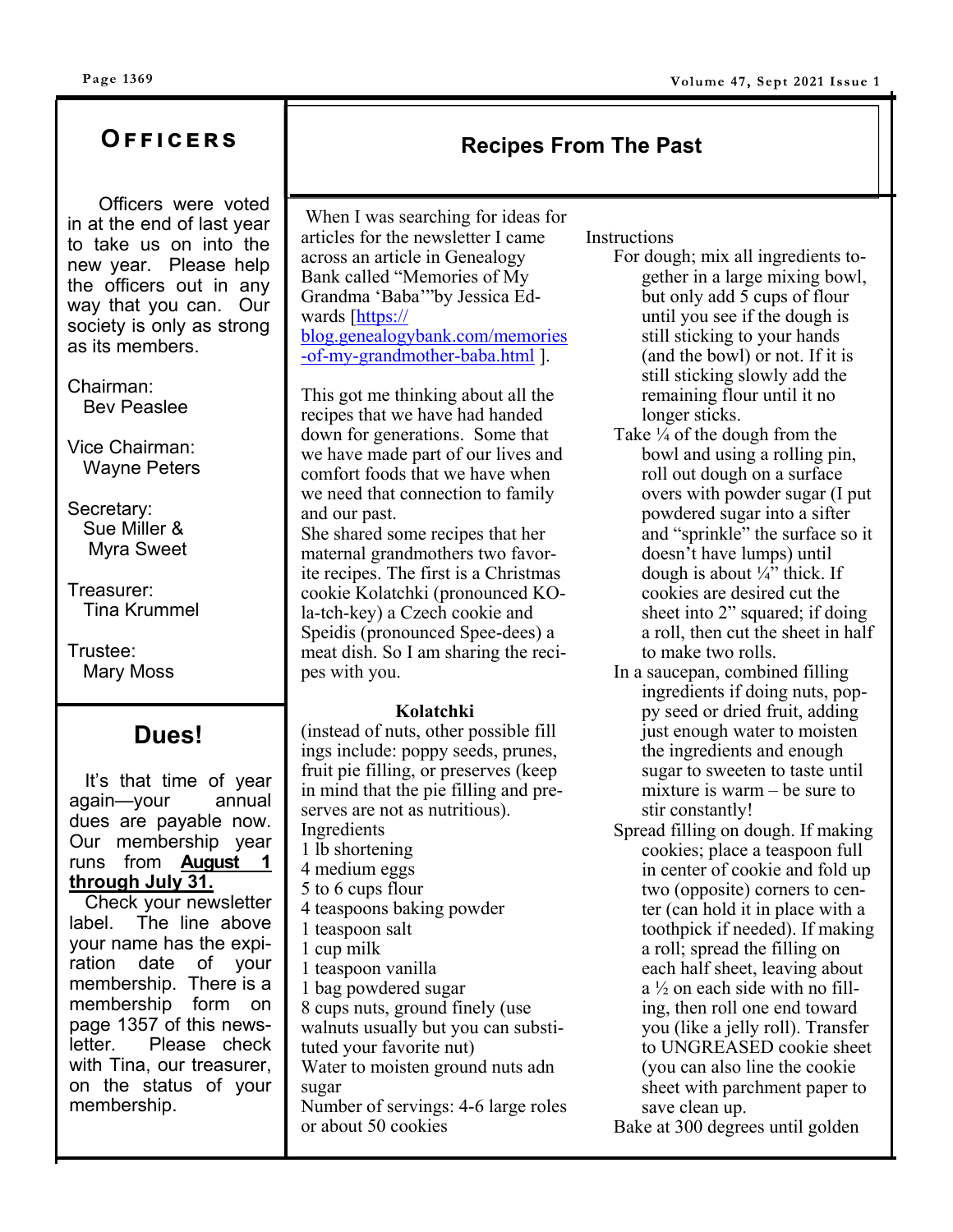## **Recipes From The Past ConƟnued**

brown (about 10-15 minutes for cookies, 20-25 minutes fro rolls). Remove and let cool.

Sprinkle with powder sugar before serving. Note If not eaten in the first two days, store in the freezer as it can go moldy because of the moistness in it. Place the baked cookie rolls or cookies in freezer bags. When ready to east, microwave the cookies for 15-25 seconds to defrost them.

#### **Speidis**

#### Ingredients

2-3 lbs lamb (any meat can be used but my family preferred the lamb)  $\frac{1}{2}$  cup oil  $\frac{1}{2}$  cup red wine  $\frac{1}{4}$  cup garlic  $\frac{1}{4}$  cup oregano  $\frac{1}{4}$  cup sweet basil  $\frac{1}{4}$  cup dill weed  $\frac{1}{4}$  cup spearmint 3-5 cups water ½ loaves of sliced Italian Bread

#### Instructions

Cut meat into  $\frac{3}{4}$  to 1" cubes.

Mix  $\frac{1}{4}$  cup garlic, oregano, sweet basil, dill weed, and spearmint together in a small mixing bowl.

In a 1 gallon container layer meat and spices. Add wine, water and oil to container.

- Place in refrigerator to marinate for minimum of 3 hours and maximum of 3 days.
- When ready to cook, drain liquid from container.
- Preheat broiler to 500 degrees or grill on a grill outdoors.
- Skewer the pieces on metal skewers and place pans under broiler for approximately 10 minutes, or on the grill until meat is medium to medium rare.
- Take a slice of Italian bread and wrap around the meat and gently pull the meat off the

skewer and eat "hot dog style". Both recipes sound interesting.

In the article she also talks about her grandmothers quilting and rag rug making. Her ending paragraph read as:

 "I share these recipes, and stories of quilts and rugs, to pass on some memories to those that come after me. These memories teach them about my grandmother, yes but also something about me and what I like to do. I'm paraphrasing an old adage: "If you remember someone who has passed on, then they go on living." By passing on these memories it means both my grandmother and I will go on living long after we die. What things can you pass on about each relative you know/ knew?" ("Memories of My Grandma 'Baba'" by Jessica Edwards https://blog.genealogybank.com/ memories-of-my-grandmother-baba.html )

If you have a family recipe that you would like to share, I would be happy to put it in the newsletter. Just email me or mail me your recipe.



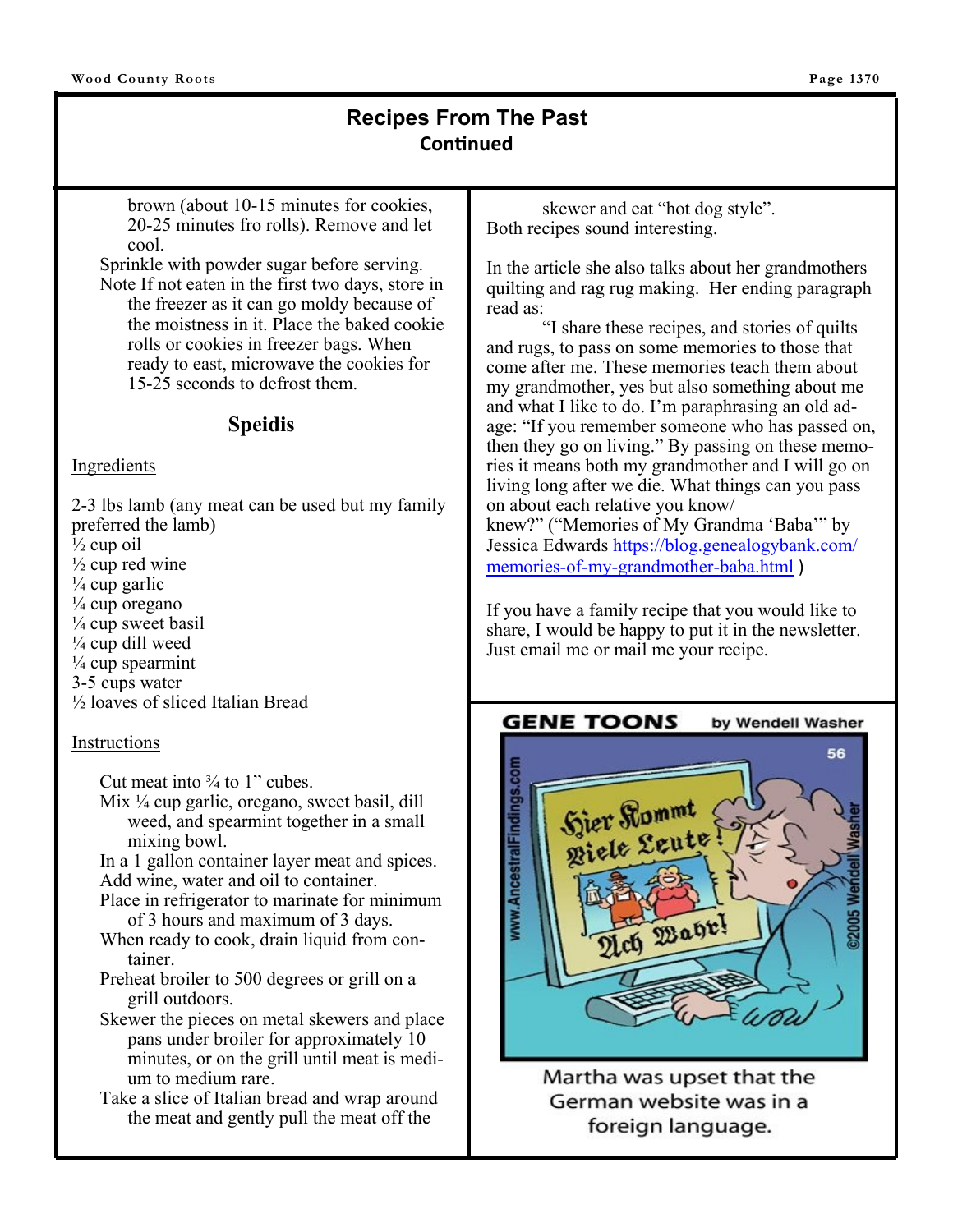### **One-Name Study**

Researching for articles and ideas for the newsletter I have come upon an article on One Name Studies.

A One Name Study seems a bit backwards for genealogists or maybe not. What you do is you research all occurrences of a surname, instead of just looking for a specific family.

This allows you to focus on a specific area geographically and where they went from that point forward. You would find the place of origin of that surname, you are researching the genealogy and family history of all people with that given name and its various spellings.

You are looking for the origin of the name and the different spellings, how often it was used, where they went from that point, patterns of immigration and emigration.

Looking at the Surnames there are several different types and the variety of spellings.

- Locative: comes from the geography of where someone came from or lived. (geographic like Green Hill or Townsend)
- From a place: like Beckham or Helmsley
- From an occupation: like Thatcher, Draper, Cooper
- Postholder: from a particular postal region Patronymic: from your father: Erikksdotter,
- Carlsson, Johnson Matronymic: from you mother: Margetson,
- Tillotson Diminutive Forename: Forename altered to be used as a surname by adding kin, let, cock to the end: like Bartlett, Dykin
- Genitive: which implies ownership by someone: like Squires, Manners

Nickname or Physical Appearance: like Fox, Cruikshank, Longfellow

Collecting information is the hardest part of the project. (If you have ever searched for family members, I have written down information on people who could be family and might be related, on the outside chance that it might be important.)

Once you have gathered as much info as you can, then the next part is family construction, linking people into family units and if the names change over time. Identifying spouses and their locations, pulling in missing information. Figure out the meaning of the surname, its origin, various spellings, and migration patterns.

I read about this on a website called Guild of One-Name Studies https://one-name.org/ . Maybe this can break down some stumbling blocks in our research. Just food for thought.

# **Research Center to Check Out**

If you are doing Norwegian research you need to check this place out. I took a couple of classes and it broke open my Norwegian side brick wall. You might even see an old friend there.

#### **Norwegian American Genealogical Center & Naeseth Library**

415 West Main Street Madison, WI 53703-3116

**Phone:** (608) 255-2224

NAGC members are welcome to visit Naeseth Library free of charge.

Non-members will be asked to pay the \$15.00 Daily Use Fee.

Membership starts at \$50 per year. **Please call ahead to make an appointment, if you will need staff assistance.** 

**Some websites to check out.**  http://www.nagcnl.org/ http://www.nagcnl.org/classes/ https://www.digitalarkivet.no/ http://www.norwayparishes.com/







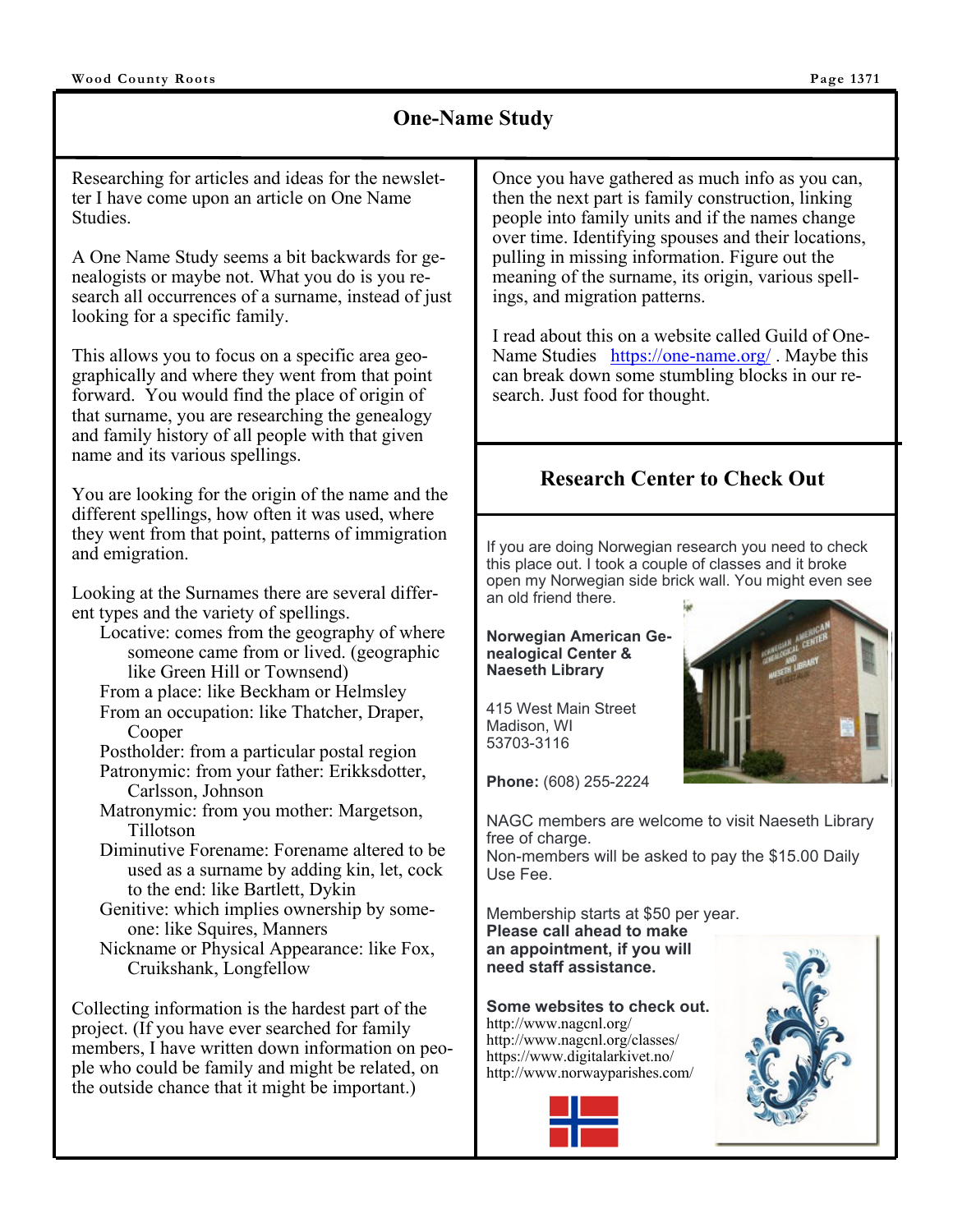# **Obituaries of Norma Reber and Bev Polansky**

**Norma Reber,** age 83, of Wisconsin Rapids, passed away Thursday, June 3, 2021 at Arborwood Lodge in Wisconsin Rapids.

Norma was born June 17, 1937 in the Town of Port Edwards to Russell and Helen (Burke) Francis. She married Roger



Reber on December 23, 1955 in Nekoosa, Wisconsin. Norma worked for Consolidated Papers in the bookkeeping department for 27 years, retiring in1992.

Norma enjoyed bingo, camping, her many trips to Florida, her dogs Buffy and Nicky, and loved spending time with family and friends.

Norma is survived by her children; Deborah (Rod) Knoll, Wisconsin Rapids, Marianne (Edward) Saylor, Nekoosa, WI Robert (Melody) Reber, Baraboo, and Roberta (Russell) Kelnhofer, Wisconsin Rapids. Grandchildren: Christina (Luke) Schenk, Kelly (Jeff) Gosh, Stephanie (Joel) Gomez, Erik (Katie) Saylor, Matthew (Amanda) Saylor, Bryan (Erin ) Saylor, Caitlin Saylor, Nicole (Robert) Rodriguez, Jeremy (Shannon) Reber, Jaih (Gabrielle) Reber, Sarah (Ben ) Howe, Jennifer Rauch, Wayne Miessau, Jr., Corbin (Wendi) Kelnhofer, Jennifer Kostuchowski, Carey (Nick) Pagel, and Corey Lewis; thirty eight great grandchildren: nine great-great grandchildren: siblings: Larry (Jenny) Francis, Wisconsin Rapids and Linda (Jeffrey) Brost, Nekoosa; brother-in-law: Lawrence Reber, Pensacola, FL.; sister-in-laws: Barb Francis, Portland, Oregon and Trudy Reber, Marshfield, WI, and many nieces and nephews. She is preceded in death by her husband, parents, brothers: Robert, Hal, and Randy Francis; mother-in-law and father-in-law: Ernest and Stella Reber; brothers-in-law, Marvin and Howard Reber; sister-in-law: Geraldine Reber; greatgrandchildren: Alex and Hannah Saylor; and great-great-grandchild: Nevaeh Conkey.



**Beverly Ann Polansky,** age 76, of Wisconsin Rapids, WI, died on July 16, 2021, at Wisconsin Rapids Health Services.

She was born on September 26, 1944, in Sturgeon Bay, Wisconsin, to Phillip Chan Schuyler and Olive Mae Warwick. She married Charles Evan Pergrossi on December 15, 1962, at Algoma (Wisconsin) Methodist Church. Beverly married David Allen Polansky on February 10, 1973 at St. Luke's Lutheran Church in Wisconsin Rapids. Bev retired after 17 years as a Commercial Lines Transportation Underwriter at Sentry Insurance.

She loved to camp with family, draw and paint, make cards and record the family history.

Beverly was an active member at St. Luke's and also Immanuel Lutheran Church in Wisconsin Rapids while her children were growing up. As a freshman and sophomore, she was a student at Lincoln High School in Wisconsin Rapids and was graduated from Sturgeon Bay High School in 1962. She traveled with her Navy husband and sons, Chuck and John, living in Spain and Panama as well as many states and eventually settled back in Wisconsin.

Beverly is survived by first husband Charles Evan (Sarah Hawley Denson) Pergrossi, her sons Charles David (Jean Pratt) Pergrossi (Amber & Ashley) of Wisconsin Rapids, John Michael Pergrossi of St. Charles, Illinois (Anthony, Zachary, Gregary, Vincent and their mother Denise Lampman) of Wisconsin Rapids, and David Allen Polansky of Madison, Wisconsin. Blended family includes children of David Polansky, Sr., and Margaret Iwanski (Rafay and Timothy); children of Charles E. Pergrossi (Brian and David (Chelsea) and their mother Luz Maria Lara Sanchez, and Heather (Randy) Collins, Kimberly (Andrew) Gardiner and Christopher. She is also survivied by brother, Clark Warwick (Barbara Quinby) Schuyler of Vacaville, California, and sisters: Barbara Schuyler Ruch of Menasha, Wisconsin; and Babette Miller (Donald) Rademacher of Stevens Point, Wisconsin; three great-grandchildren as well as many close and loved nephews and nieces. Beverly was preceded in death by David Polansky, Sr., her father, step-father Roland Miller, mother and sister, Mary Jane Schuyler (Glenn) Krueger, sisterin-law Yvonne Daigle Schuyler (Lee) Rofkahr, nephew Edward (Elisabeth Bender Baggett) Robinson (Corey), Tammy Swonger and Dorothy Miller.

Burial will be at a later date at Clay Banks Cemetery in Door County.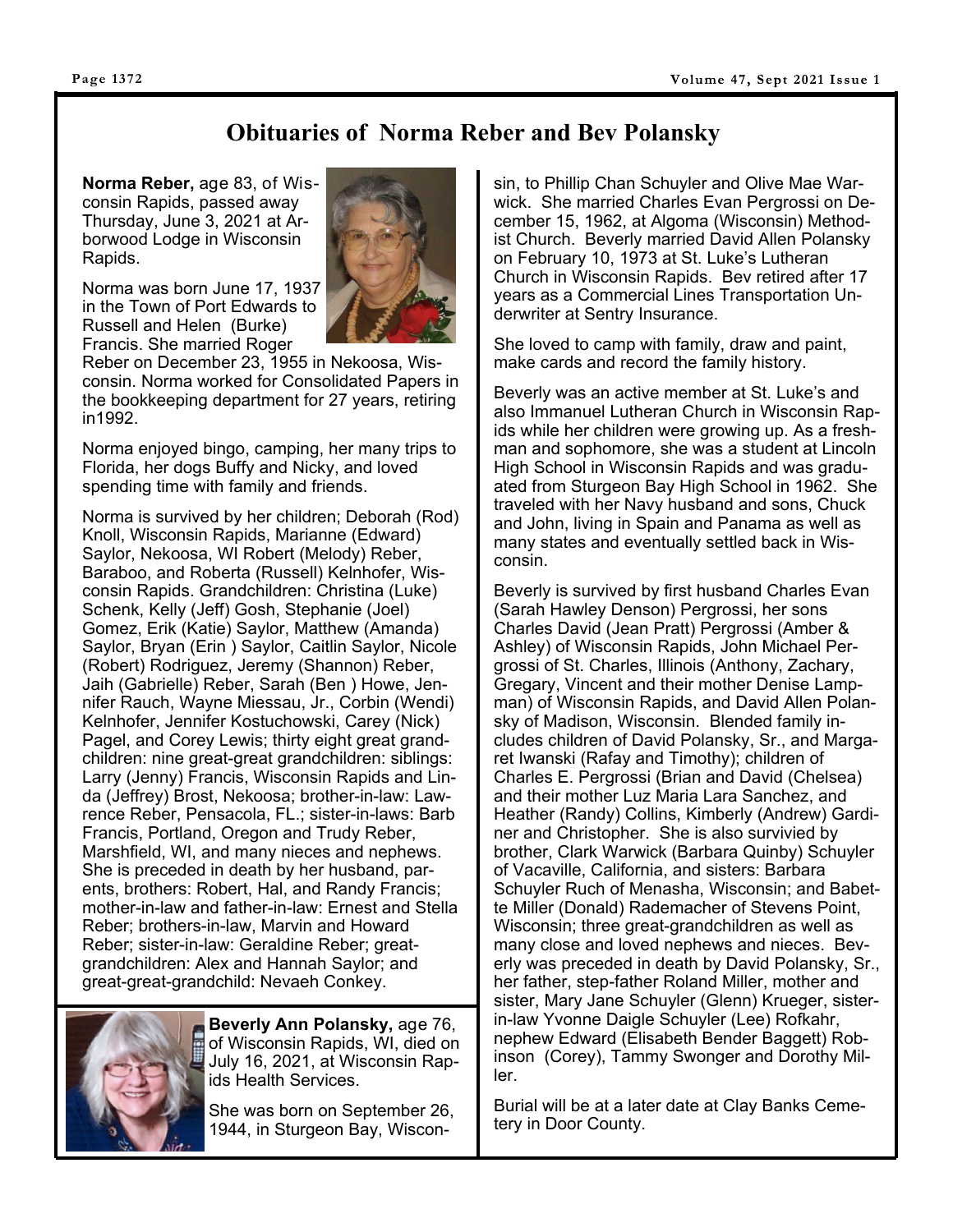# **There's More Than One**

Do not limit yourself to one way to locate information and records. Doing so can guarantee that your "brick wall" stands strong and proud for even longer.

For information about records and accessing those records:

- The "big genealogy fee-based" genealogy sites–Ancestry, Findmypast, Newspapers.com, Genealogybank, etc.
- The "big free" genealogy sites–FamilySearch, FindAGrave, etc.
- State archives websites–not all info is online
- State record agencies websites–not all info is online
- Regional and university library websites–not all info is online
- Local library websites–not all info is online
- Local record holder websites–not all info is online
- Local genealogy/historical societies websites– not all information is online

There are probably a few other ways as well to

locate records and information about those records. But looking in these places will get the researcher on their way to locating as much as possible. **michaeljohnneill** 12:31 pm *on* August 13, 2021

Just an FYI for those who are members of the **Wisconsin State Genealogical Society,**  there is talk of a dues increase at the first of the year. You can register for two years ahead, if you wish to save some money. (I would recommend it.) Many societies have been discussing raising their dues prices, due to the cost of postage and general expenses to keep the societies going. So be sure to turn in all of your societies dues as soon as you might be able to save a few dollars for a couple of years.

Tina Krummel

#### **MEMBERSHIP FORM DETACH AND MAIL WITH A CHECK FOR \$15 PAYABLE TO:**  $HEART$  O' WISCONSIN GENEALOGICAL SOCIETY

#### **P.O. B ච 1565 W එඛඋඖඛඑඖ R ඉඑඌඛ WI 54495-1565**

| Address: ___________________________                                                                            |  |                                 |
|-----------------------------------------------------------------------------------------------------------------|--|---------------------------------|
|                                                                                                                 |  | State: Zip Code: ______________ |
|                                                                                                                 |  |                                 |
| New members only: You may have one free surname search if you reside outside of Wood County, WI (a \$10 value). |  |                                 |

Surname you would like researched:

The membership list is published once per year in the December newsletter. We ask that you give permission for us to publish your address, telephone number, and e-mail address by responding to the following questions. (Please clearly circle your answer; if no response is given, we will automatically publish): I wish to have the following published in the December newsletter: my address? Yes No; my phone number? Yes No; my e-mail address? Yes No

Members may submit one free query per year, which will be published in the Society's newsletter in order to contact others researching the same ancestors. It should be 50 words or less, not counting the name and address of the submitter. Members and non-members may submit additional queries at the rate of 10 cents per word.

Please enclose a self-addressed, stamped envelope if you want a membership card mailed to you. Thanks.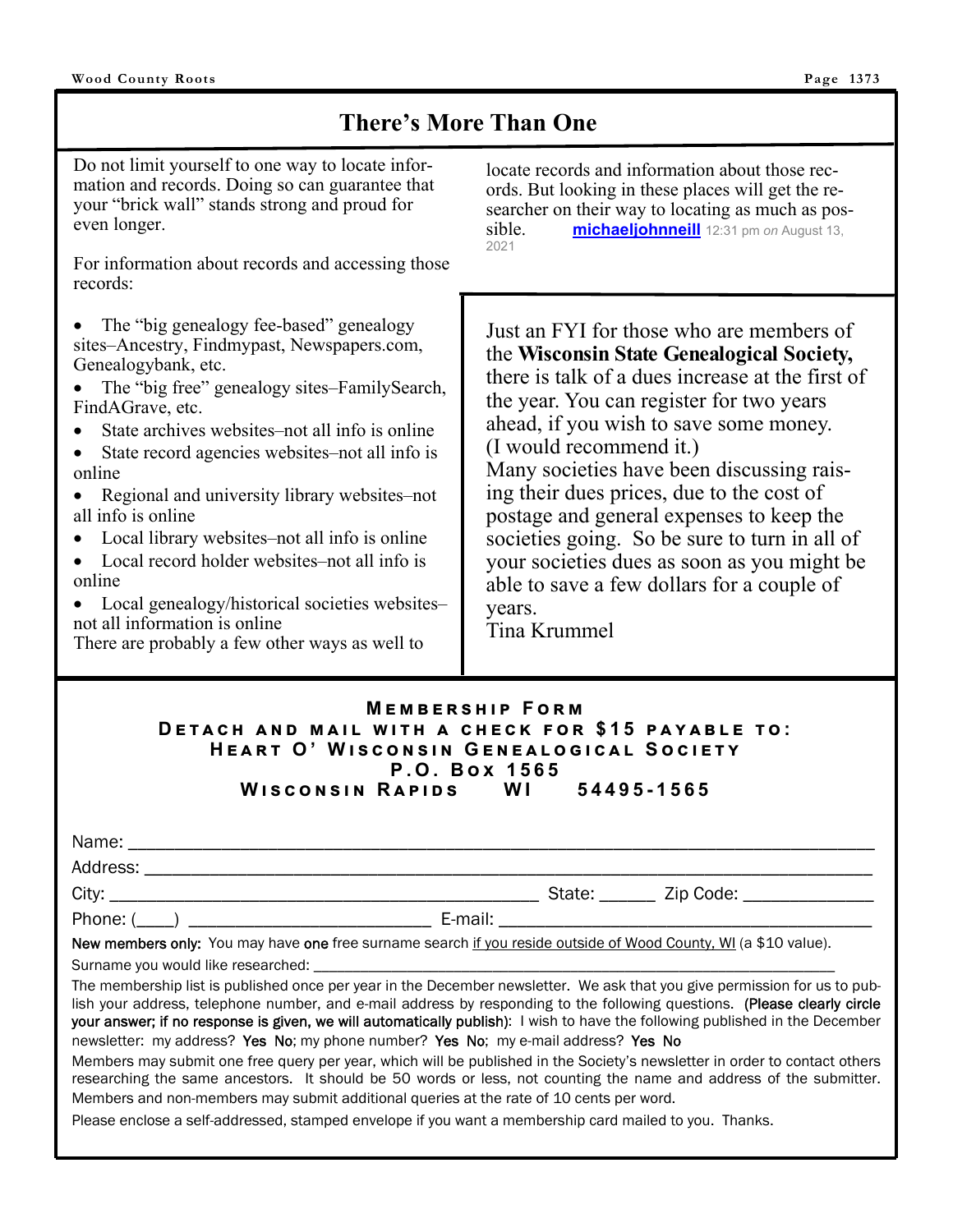# CALENDAR OF EVENTS

*Sept 18, 2021 Meeting will be via Zoom* 

*Oct 8-9th, 2021 WSGS Fall Seminar will be virtual again this year.* 

*Oct 16th, 2021 Meeting to be announced will be either in person or via Zoom* 

*Nov 20th, 2021 Meeting to be announced will be either in person or via Zoom* 

*Dec 18th, 2021 Speaker Via Zoom* **Dana Kelly, Executive Director of the Norwegian American Genealogy & Naeseth Library** *?? Christmas Meeting ??* 

*We will discuss keeping the Zoom component for the future meeting. Let us know your thoughts on the Zoom continuing or not. A link will be send via Email, but here is the link:* 

Time: 09:30 AM Central Time (US and Canada)

Monthly: https://us04web.zoom.us/meeting/upcsc-ygqDMrHdYBDTwcDBsM1cuXMYAnV5iM/ics? icsToken=98tyKu6rrz8vEtKdsR6FR7YqBY-gZ\_zwplxcgqdkvjvRFCN3QBDbZ-FXCp9GMdbm

Join Zoom Meeting

https://us04web.zoom.us/j/73145868172?pwd=SUhxd2EyU3NUS1Jvam1oUEc3TXdTZz09

Meeting ID: 731 4586 8172 Passcode: pxi95p

*Membership note: Due to the Pandemic Meetings are cancelled temporarily, but when they do resume we will follow the regular day and time.* 

*The third Saturday of the month from August through June (skipping January). At 9:30 a.m. At McMillan Memorial Library As a committee we have changed our meeting date and time temporarily to see if attendance would rise. We are in need of encouraging new members and activity from members who are in the Wisconsin Rapids Area.* 

*We would like your input. You can email, or mail our President.* 

*Email:* info@howgs.org

*U.S Mail : Heart O' Wisconsin Genealogical Society P.O. Box 1565 Wisconsin Rapids, Wisconsin 54495-1565*

*Look for us on Facebook.com* 

*Heart O' Wisconsin Genealogical Society.* 

*It is a now an open group so please check it out.*